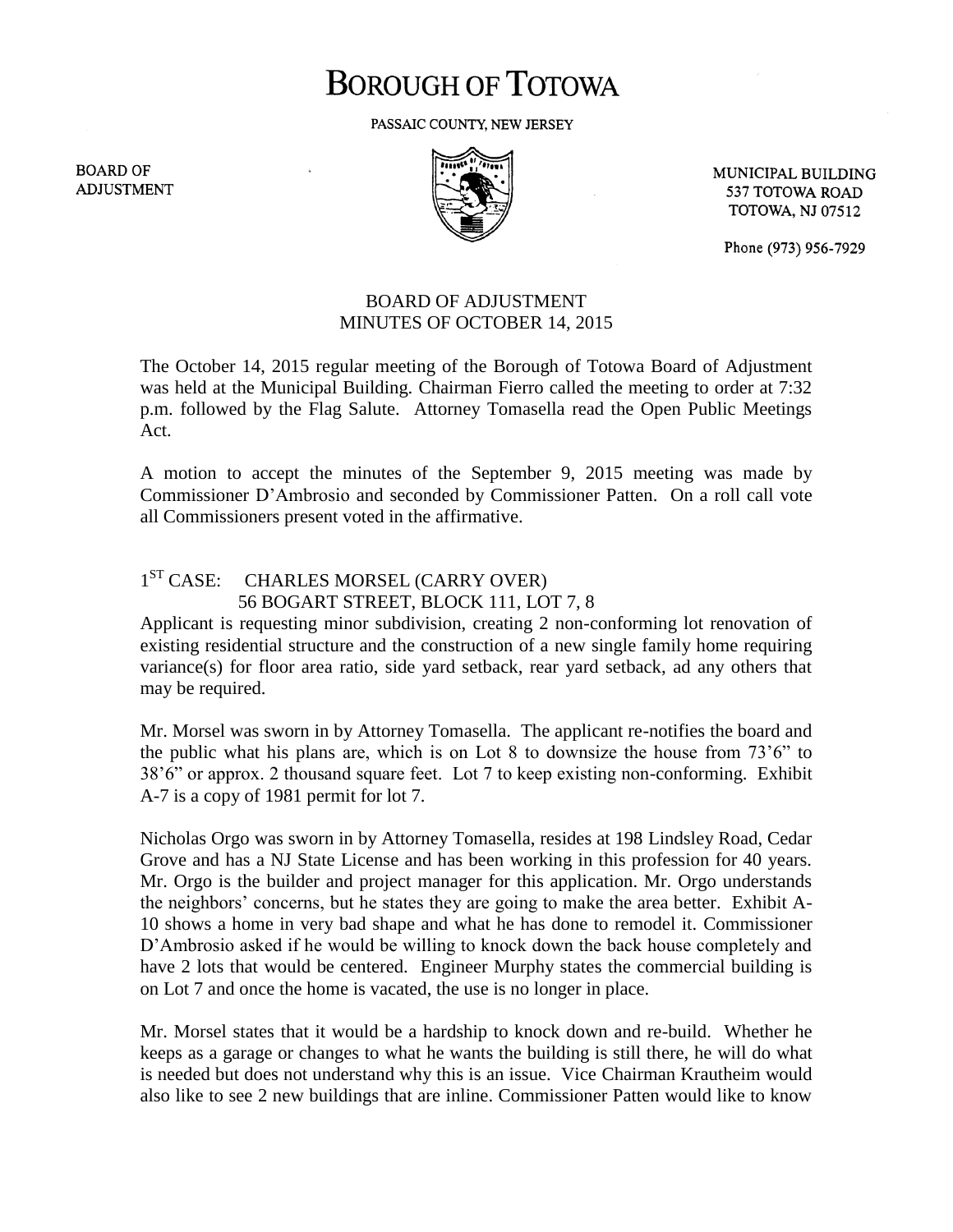exactly what the applicant's hardship is. Mr. Morsels stresses that the non-con formitting issues are the hardships.

Open to the public: Donald Francis resides at 69 Bogart Street would like to know if the back building was built as a residence or a garage. Engineer Murphy has no records, it goes back too far. Mr. Francis would like to know if the garage was built to code to live in. Builder Orgo said there is enough square footage and plumbing; things were probably to code according to standards back then. Mr. Francis says the neighbors say it was used as a utility /storage building. Herb resides at 57 Bogart Street states the board needs to consider landscaping conducive of the neighborhood. Joe Barrise resides at 44 Harding Ave which is behind the nursing home states the structure is against the property line, he is ok with 2 smaller homes and would like to see the improvements that would be uniform to the neighborhood. Mr. Petus resides at 53 Bogart Street feels the proposed buildings would disrupt esthetics of the neighborhood and would prefer 2 homes side by side.

Applicant Morsel would like to change his application to 2 lots 52 ½' each. Lot 8 would stay the same and Lot 7 would be knocked down and rebuilt to confirm to zoning. Engineer Murphy confirms to keep existing and knock Lot 7 down. The board cannot consider new dwelling because no plans have been submitted. Herb asked if the revised application was voted for would the applicant have to come back to the board. Mr. Morsels informs Herb that he would not have to come in front of the board if he conforms to code for the new dwelling. Chairman Fierro would like there to be a time restriction on the knock down.

A motion to grant the revised application was made by Chairman D'Ambrosio and seconded by Commissioner Nash. Vote was 8-0 to pass @ 8:10 pm.

Commissioner Patten makes a motion to accept the application and Commissioner D'Ambrosio seconds. Application approved 7-0 @ 7:45 pm.

2<sup>ND</sup> CASE: SUNSET RIDGE DEVELOPMENT LLC 617 PREAKNESS AVE, BLOCK 2, LOT 1, 2, 3, & 4

This case was not heard tonight because the application was not correctly filed. The applicant will have to re-notify the public.

#### $3^{RD}$  CASE: SUNSET RIDGE DEVELOPMENT LLC

617 PREAKNESS AVE, BLOCK 3, LOT 1, 1.01, 3, 6, 7, & 8

This case was not heard tonight because the application was not correctly filed. The applicant will have to re-notify the public.

 $4<sup>TH</sup> CASE:$ FRANK GAITA

#### 38 DEWEY AVE, BLOCK 117, LOT 52.01

Applicant is requesting a conversion of a single family home to a two family in the R-7 zone district and any other variance(s) that may be required. Attorney Darren Del Sorto, sworn in by Attorney Tomasella, states the current condition of the home is a 2 family home in a 1 family district since 1952. The applicant is asking the board to allow a R-7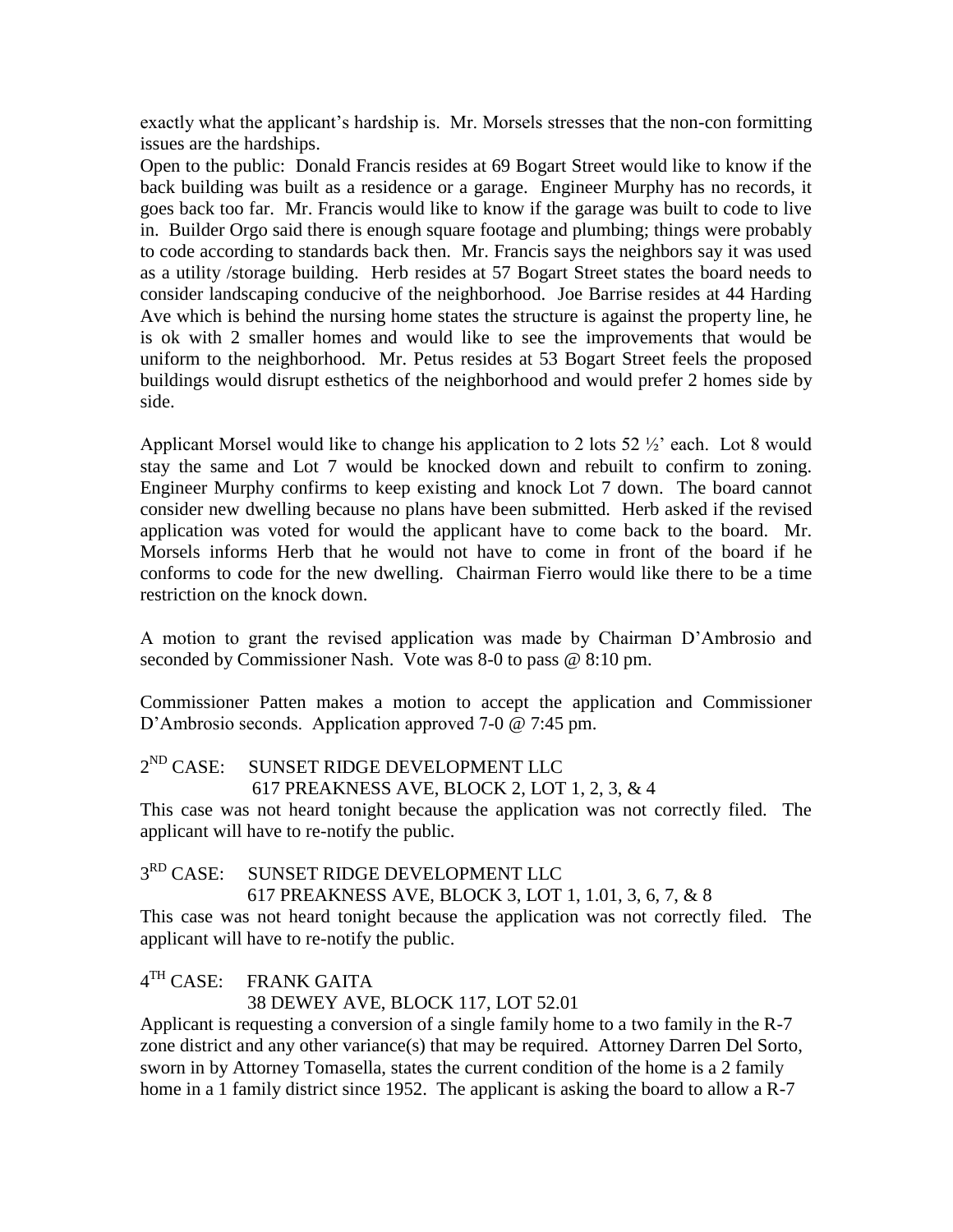zone since the home has 2 meters and 2 electrical boxes-there is only one boiler and one hot water heater. Frank Gaita, sworn in by Attorney Tomasella, states his sister Miss Hendricks put Frank as the executor of the estate and has been in the family since 1950. As long as Frank can remember the house has always been a 2 family home. Chairman Fierro asks what the deed states, is the home taxed as a one family, and is there a kitchen on both floors. Frank responds that there is a kitchen on both floors and that has been that way for as long as he can remember. Vice Chairman Krautheim would like to know how many entrances there are, Frank says there is one in the front of the house. Chairman Fierro asked if there is a rear exit for the second floor and Franks informs the board and public that there is none. Vice Chairman Krautheim would like to know if the property is occupies at this time, Frank responds at this time it is not occupied. Chairman Korsakoff asks if there is just one way in and one way out, Frank responds that is correct, you walk into the front door and upstairs to a door to enter the  $2<sup>nd</sup>$  floor area and from the front door you would turn left into the  $1<sup>st</sup>$  floor area. Chairman Fierro would like to know how much parking there is, Frank states there is a 2 car garage, that plus the driveway 6 cars can be off the street parking.

Public: Victoria, resides at 35 Dewey Ave, has lived there for 20 years and states there has always been problems with that property, it is very hard to get out of her driveway because of the houses being on a bend in the street. In the winter snow plowing is a problem, there is nowhere to sore the shoveled snow. Victoria feels there is only room for 2 cars to park in the driveway. Victoria's fear is that renters do not care about the house and grounds because they do not own it. The board should do what is proper for all the residents and make it a one family. Lisa Petrullo, resides at 42 Dewey Ave, states there has been 2 families living there but they were mother and son, the mother was on one floor and the son was on the  $2<sup>nd</sup>$  floor. Since the mother has passed away there has been nothing but problems at the house. Mr. Gaita addresses the public and board that the property has been a 2 family since the 1950's and understands the concerns of the past, but could not do anything about it at that time.

Stephanie Morbito, niece of the applicant, was sworn in by Attorney Tomasella verifies her aunt and cousin did live at the home, but they lived in the same apartment and the  $2<sup>nd</sup>$ floor apartment was rented unless it was vacant. Attorney DelSorto would like to propose to postpone the application and bring back a planner to explain the benefits of the application. Chairman Fierro agrees that would be the best. Chairman Korsakoff states there are not facts, just opinions; there is a definite need for a professional planner to go over the benefits.

A motion to carry this case over to the November  $11<sup>th</sup>$  meeting was made by Chairman D'Ambrosio and seconded by Vice Chairman Krautheim. Vote was passed at 8:36 pm. Applicant does not have to re-notify the public.

#### CASE 5: MAREK & MAGDALENA SLODYCZKA 783 UNION BLVD, BLOCK 173, LOT 4

Applicant is requesting construction of mixed use, commercial and multifamily in the R-20 zone, which is not conforming to the master plan, zoning, impervious coverage,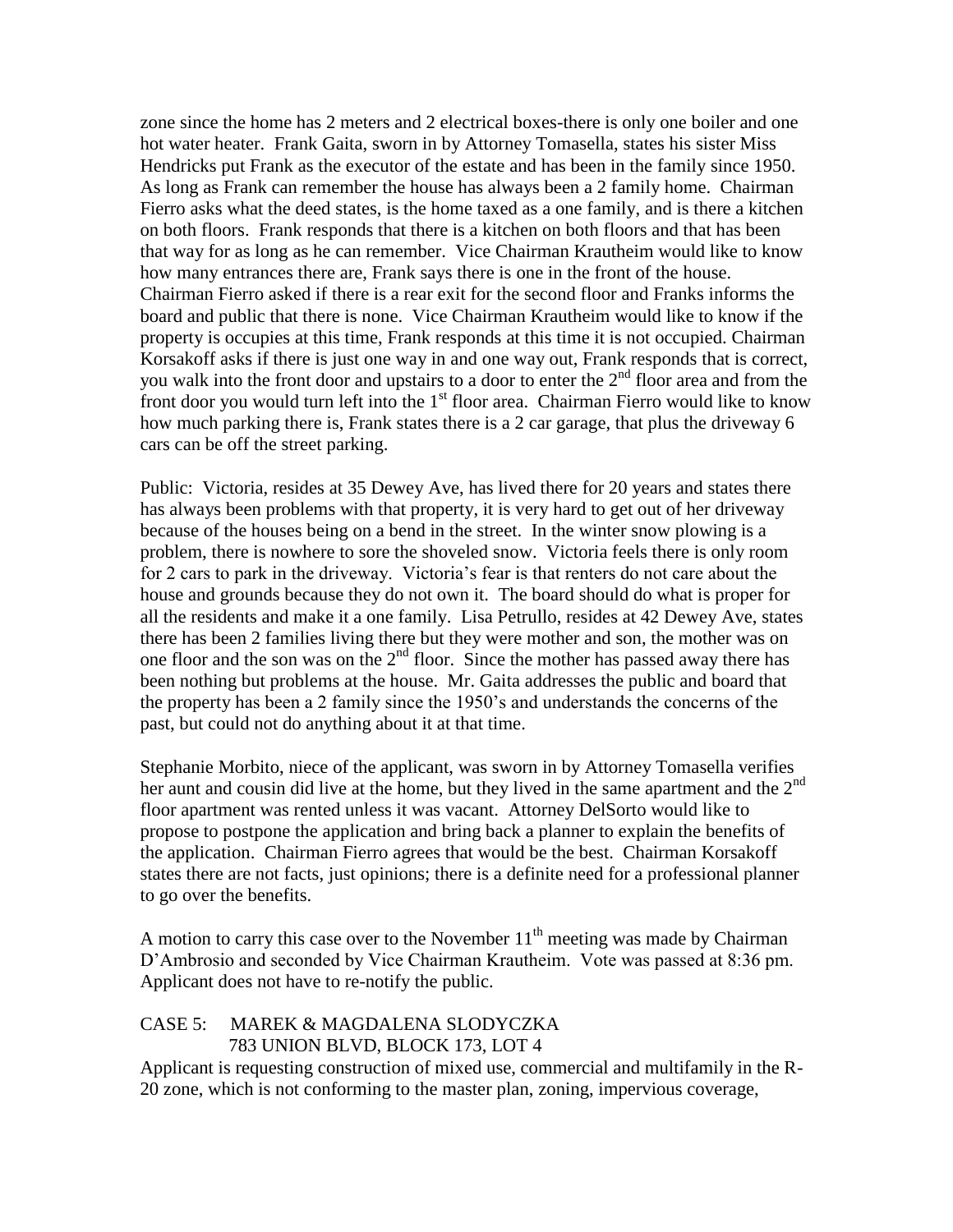principle uses, and bulk required including F.A.R., height and any other variance(s) that may be required.

Attorney Rich Brigliadorio stepped in for Attorney Tomasella.

Brian Aloia, resides at 2 Broad Street in Clifton, reviews application of 6 town homes and 2 commercial offices. Dave Fantina, sworn in by Attorney Brigliadorio-has a bachelor and master degree in civil and environmental engineering. He has a valid license in New Jersey. The property is in an R-20 zone, which is a single family zone. The proposal is for 30 thousand square foot multi use building consisting of 6 town homes and 2 professional offices. There will be 34 parking spaces where 28 are required. The application complies with bulk variances of 10% of parking area must be landscaped, imperious coverage, no off street loading and 10 x 18 parking spaces. Engineer Murphy agrees with the above statement. Engineer Murphy would like to confirm the F.A.R. calculations are correct. Mr. Fantina states the numbers are gross area. Attorney Brigliadorio confirms the D-4 variance relief to exceed maximum floor ratio in the R-20 zone, Mr. Fantina agrees. Mr. Fantina stated the variances, but the planner will go into more detail on each. Engineer Murphy addresses some of his concerns included in his letter. The first is the height, the maximum building height is 35', and the applicant is proposing 39 1/2' because of a copula (clock tower). The second is density, in an R-20 it allows 2.1 per acre and the applicant is proposing 8.71 per acre. The last is there is no specific buffer between residents, Engineer Murphy states there is no solid fencing proposed. Mr. Fantina said there is none proposed, but if needed they could add it.

Commissioner D'Ambrosio would like to know if downsizing would be considered. Mr. Fantina would have to consult with his team to see if downsizing is a possibility. The applicant will comply with the minimum 10% of parking area to be landscaped; questions 12, 13, 15, and 16 will also be complied. Question 14 and 21 will be addressed by the Architect, question 17 is informational, and question 18 would need approval. Question 19 the applicant will submit, question 20 the applicant will supply copies of the plan. Question 22 the applicant will comply but Engineer Murphy would like the board to stipulate if application is approved, the dry well will have to be reviewed. Attorney Brigliadorio has concerns about the storm water management; Mr. Fantina says the water will be collected on site. Engineer Murphy feels a closed drain system is very hard to maintain, especially with drainage from the driveway that could have rocks and debris. Commissioner Patten states if the impervious conditions should be at 20% and will be 42%-what will happen to snow removal, where will it be stored? Mr. Fantina feels the company that will be removing the snow will have to figure out where they are going to put the plowed snow.

Vice Chairman Krautheim would like to know who is going to address lighting, Mr. Fantina advises to see page 3, which shows lighting. Attorney Brigliadorio asked Engineer Murphy what are the items needed for future review of this application. Engineer Murphy states he would need a revised lighting plan, a traffic impact study, garbage removal, size of garbage containers, and drainage plan.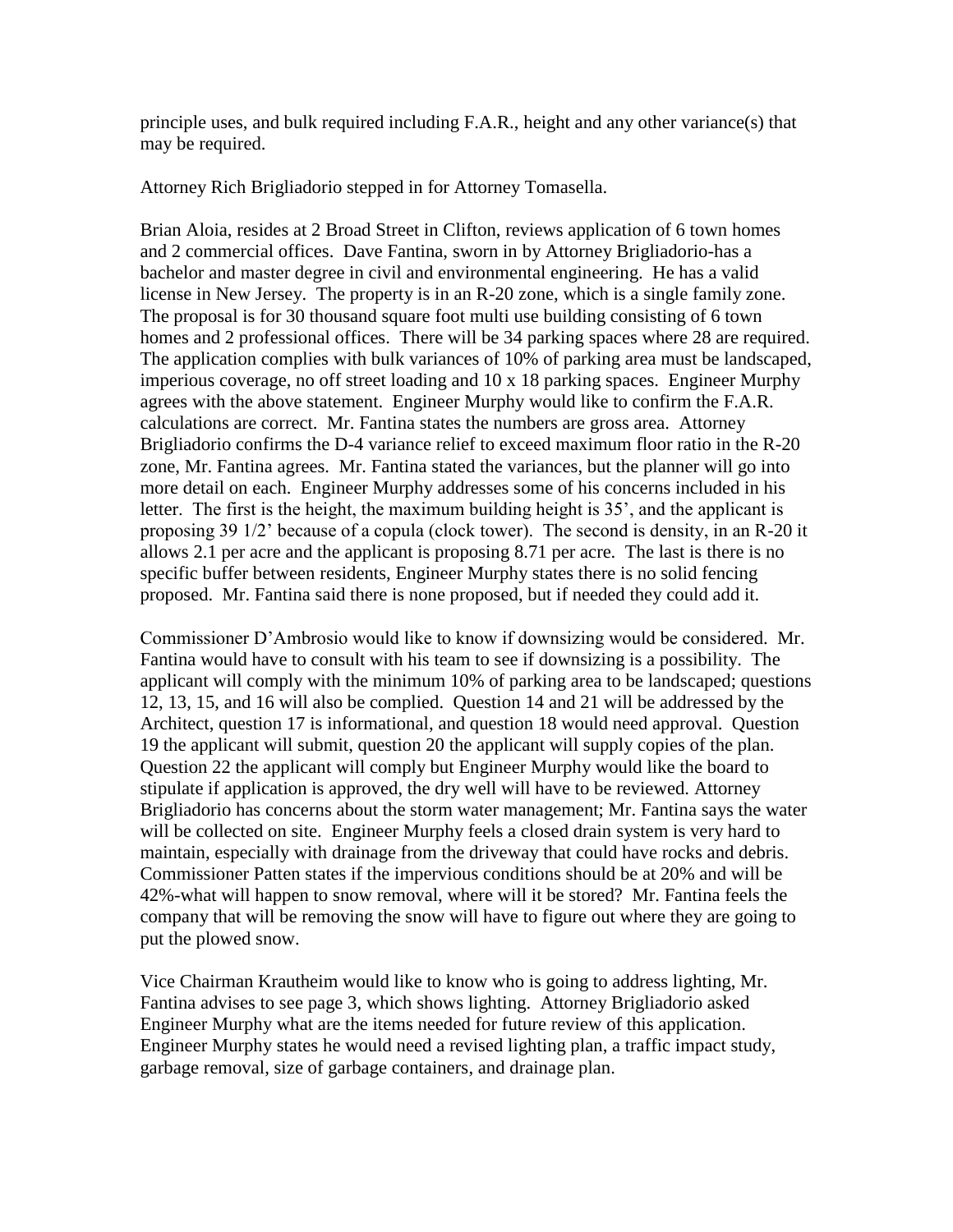Architect Marek Dolaski, sworn in by Attorney Brigliadorio, has a bachelor and master's degree in architecture. He has a valid license in New Jersey and is considered an expert by the Board. Mr. Dolaski reviews the materials in which the building will be constructed of. The materials to be used are masonry, wood, brick, stone, and cement board. The clock tower will add charm and the structure will look high quality. There will be 2 parking spaced dedicated to garbage units, one unit will be for garbage and one will be for recycling. Engineer Murphy would like to see actual samples of the building finished. Attorney Aloia states the clock tower could be eliminated if needed. Engineer Murphy would also need to see signage identified. Attorney Brigliadorio confirms the applicant's request which is 6 town homes, 2 offices. Each floor will consist of 500 square feet which brings it to approx. 1500 square feet and with the added offices will add slightly less than 1600 square feet per office.

Vice Chairman Krautheim would like to know if the offices will just be offices or will they be retail, Mr. Fantina confirms they will only be offices. Commissioner Patten asked if the removal of sanitation will be a private company, Mr. Dolaski could not answer that. Mr. Fantina will get sizes of the dumpsters. Mr. Fantina confirms there will not be any decks on the property.

Joseph Barbieri, sworn in by Attorney Brigliadorio, has a bachelor degree of science; he is a professional planner and surveyor since 1990. Exhibit A-1, dated October 7, 2015 is the 6 page planners report. Union Blvd is the only access to the property; the existing use is a single family home with a detached garage. It is an oversized R-20 zone with 30 thousand square feet. The proposed use is 2 professional office units with 6 town homes, one office on the east side and one office on the west with the 6 town homes in the center. Mr. Barbieri states the Borough of Totowa Review of the Master Plan revised in 2014 show a growth of 13,310 in the year 2040, it is currently 10,804. The proposed application fills a need for the increase. Commissioner D'Ambrosio strongly recommends the applicant to downsize the project. Engineer Murphy needs a planning testimony from the applicant.

Attorney Aloia is requesting a second day of hearing so he can bring back Engineer Murphys request and any other issues the public may have.

A motion to open to the public was made by Commissioner D'Ambrosio and seconded by Commissioner Patten. Vote passes 8-0.

Public: Jason Grochala, resides at 691 Riverview Drive was sworn in by Attorney Brigliadorio. Mr. Grochala has lived at his home for 10 years and works in Manhattan and feels if this application is approved as is that he would feel he would be coming home to the same noise as Manhattan. He feels that senior housing would not work because of the multiple levels, and young couples may not be able to afford it. There are many safety concerns, with no left hand turns, traffic on Riverview Dr. to get to Route 46 is always backed up, how will ambulances and fire trucks be able to get in and out quickly, where will the snow and garbage go? There are too many concerns for this to be a good idea.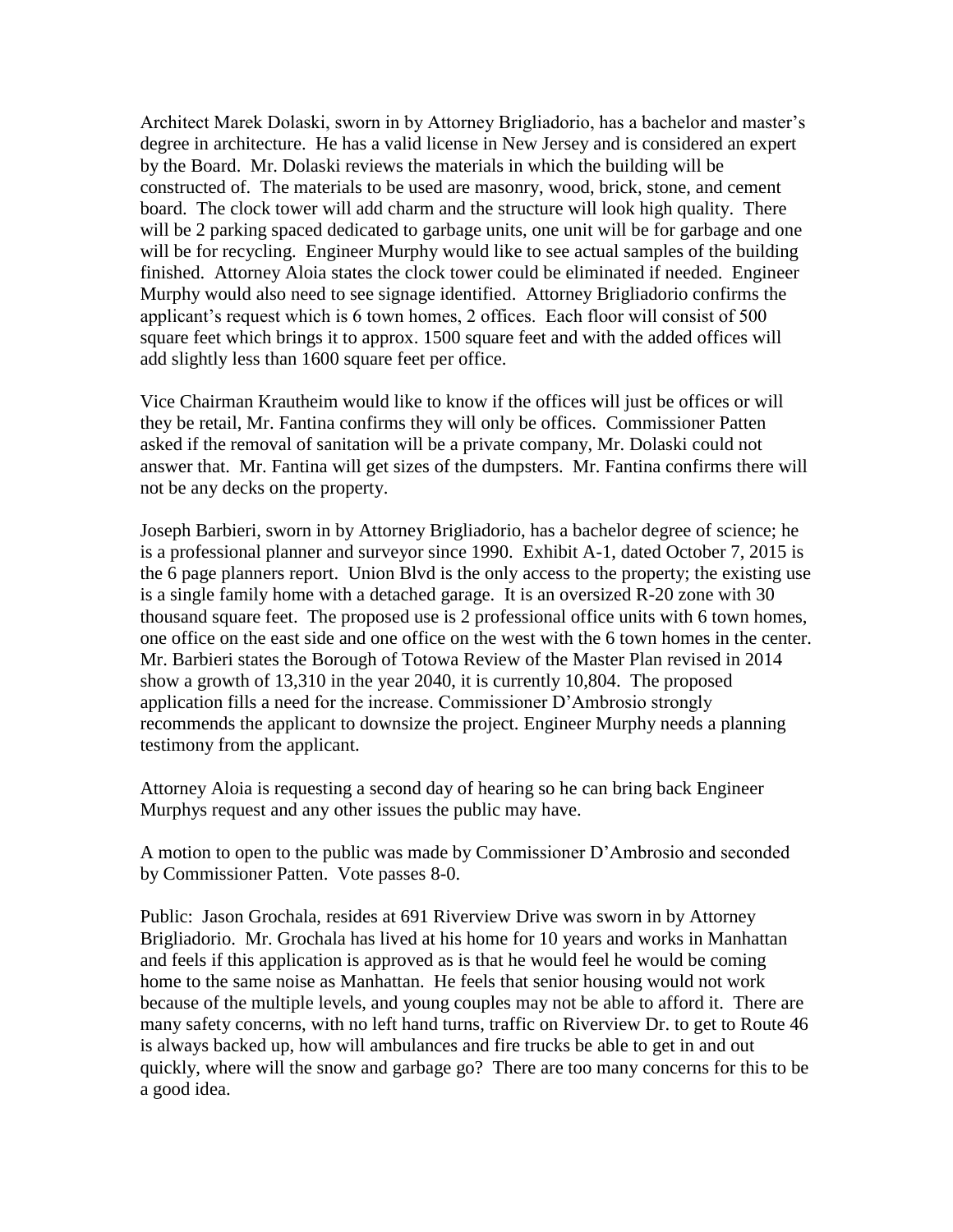Debbie Cowen, resides at 665 Riverview Dr., sworn in by Attorney Brigliadorio. Garbage and recycling will be right at her fence. Lighting will be an issue at night. She has lived there for 46 years and drainage is an issue now, the ground is always moist after a rain. She would like to see the property stay as a single family home and feels the traffic will be very bad.

Ruth Lacera Thomas, resides at 787 Union Blvd, sworn in by Attorney Brigliadorio. She has a 6 and 7 year old ad is concerned about privacy and safety. The traffic is already an issue and this will just make things worse. So far this year there has been 6 accidents that were reported. She feels this building will not be esthetically pleasing to the neighborhood and may de-value surrounding homes.

Carmen Tarantino, resides at 5 Melissa Dr., sworn in by Attorney Brigliadorio. He moved in to town 57 years ago. Engineer Murphy goes over some measurements that are a concern to Mr. Tarantino.

Angelo DeFeo Jr, resides at 664 Riverview Dr., sworn in by Attorney Brigliadorio. There is only one way into the property and one way out. He would like to know if the public has the right to fight the board's decision. Attorney Brigliadorio explains that the public does have the right to get an attorney and fight the board's decisions.

Frank Zanfino, resides at 28 Morris Canal Way, sworn in by Attorney Brigliadorio. His main concern is drainage. He states there is a foot and a half of water when it rains.

Marissa Bruno, resides at 776 Union Blvd, sworn in by Attorney Brigliadorio. She states the house to the right of the proposed property is a business, but has kept the residential look. The snow removal is going to be an issue. There is no shoulder on Union Blvd. The property should either be one or the other, a business or town homes.

Mark Festa, resides at 785 Union Blvd, sworn in by Attorney Brigliadorio. If the water floods the applicant's parking lot, the extra water will run into his yard. He feels the property is too small for what is being proposed. If snow stays on property and melts, where is it going to go. Concerned about exterior lights being on all night. All of the people notified for this application are one family homes. The garbage containers will be on his property line and he will have to deal with the odor and noise of removal. The property is too close to the light forcing traffic to back up to enter or exit.

Ben Olivito, resides at 813 Union Blvd., sworn in by Attorney Brigliadorio. His concern is the property owner does not live there. The house is currently un-maintained and is not sure who is going to maintain the sewer system. He would like to know who many times the garbage truck will pick up garbage. He would prefer the applicant cut down the amount of units.

Gemma Marra, resides at 679 Riverview Dr., sworn in by Attorney Brigliadorio. Moved into her home 10 years ago because the area was one family homes. She is not happy about seeing this building from her back yard. Concerned about renters not caring about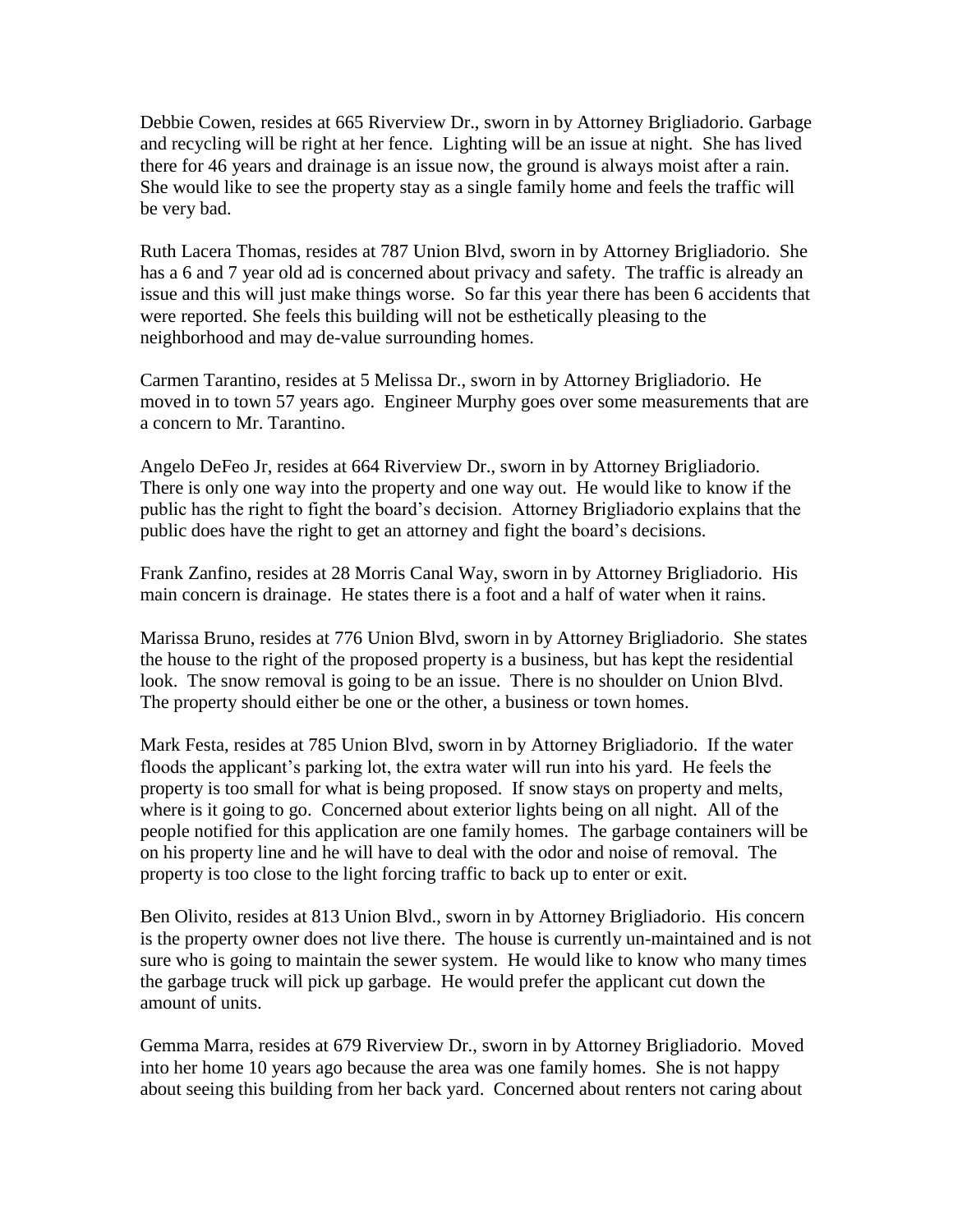where they live and the surrounding home owners. Where are the renters going to hang out in the summer, or where will they grill?

Mark Festa, the notice they received was for town home-normally town homes are sold not rented.

Violet Goldblum, resides at 672 Riverview Dr., sworn in by Attorney Brigliadorio. Her main concern is the water, traffic, noise, and speeding.

Elizabeth Badunos, resides at 685 Riverview Dr., sworn in by Attorney Brigliadorio. The height of the building forces less privacy for neighbors. Feels this will decrease her property value. Water is going to be an issue.

Vince Colavitti Jr, resides at 12 Melissa Dr., sworn in by Attorney Brigliadorio. Concerned about access of emergency vehicles getting into the driveway.

Edward Farley, resides at 657 Riverview Dr., sworn in by Attorney Brigliadorio. He agrees with all of the residents' concerns and flooding is going to get worse once this is built.

A motion was made to close the public portion of the meeting by Commissioner D'Ambrosio and seconded by Commissioner Patten.

Attorney Aloia confirms continuance to the Board of Adjustments November  $11<sup>th</sup> 2015$ meeting. Commissioner D'Ambrosio reminds the applicant that downsizing is recommended. Attorney Brigliadorio summarizes what is needed from the applicant for our next meeting; traffic study report, submission plans to fire department, lighting shown on plans, and samples of construction materials, signage, and a rendering of what the building will look like. Vice Chairman Krautheim reminds Attorney Brigliadorio an alternate water system is recommended. Commissioner Patten asked if the property behind is wet lands, Engineer Murphy states it is not his responsibility to respond, the applicant needs to get that information and present it at our next meeting.

Attorney Brigliadorio notifies the public and the board that this will be carried over to the November  $11^{th}$ , 2015 meeting at 7:30 pm-no public notification needed. The public should get in touch with the building department to see if this application will defiantly be heard at that meeting.

#### THE FOLLOWING RESOLUTION(S) WAS MEMORIZALIZED:

## 1 st CASE: PSE&G 7 JACKSON ROAD, BLOCK 169.02, LOT 2

Applicant approved for variance(s) for expansion of conditional use of public utility substation in an I-3 zone requiring variance(s) for height, side yard setbacks and any others that may be required.